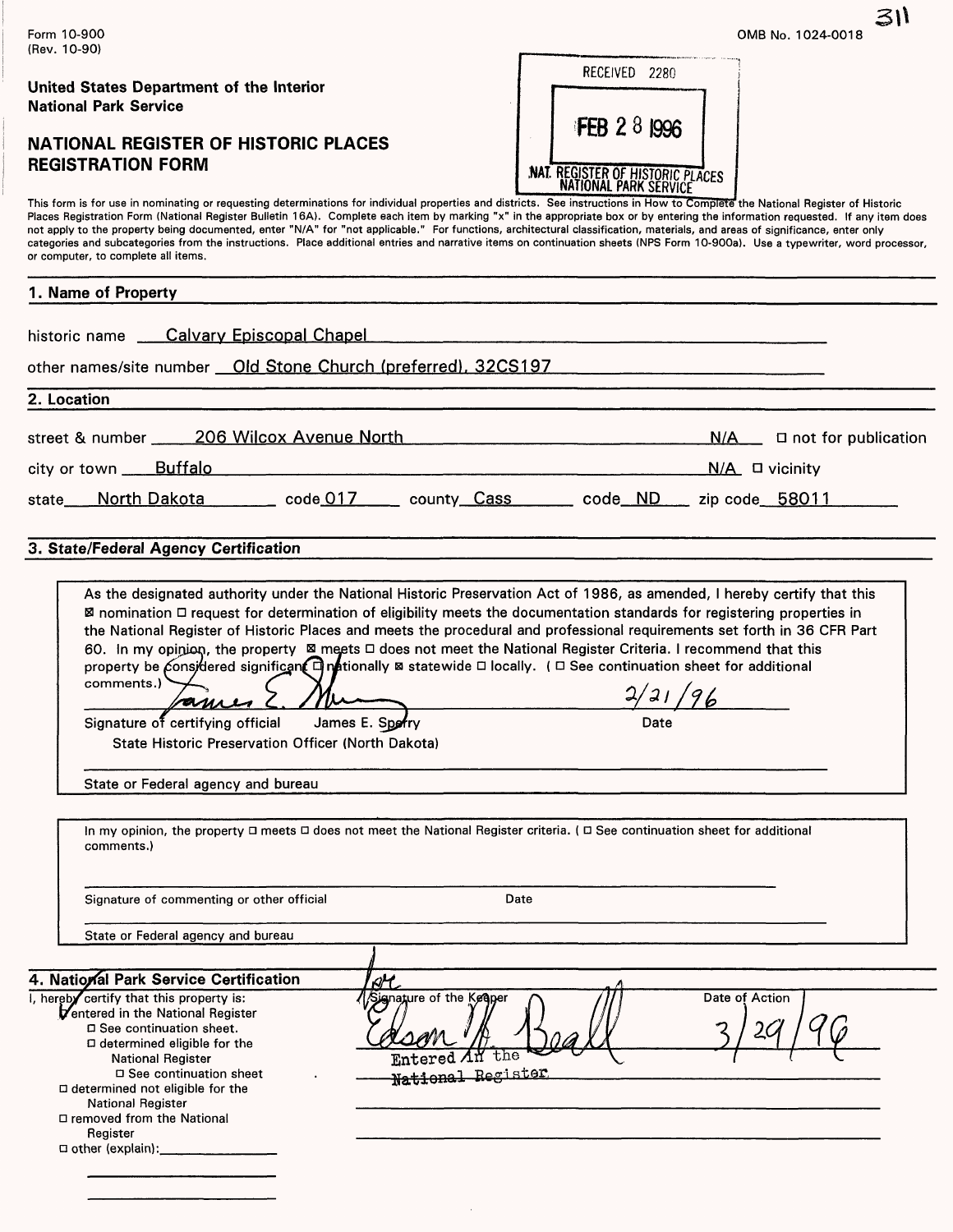| Old Stone Church<br>Name of Property                                                                                                     |                                                                                                                                                   | Cass, ND<br>County and State                                                                                                                                                 |  |  |  |  |  |  |
|------------------------------------------------------------------------------------------------------------------------------------------|---------------------------------------------------------------------------------------------------------------------------------------------------|------------------------------------------------------------------------------------------------------------------------------------------------------------------------------|--|--|--|--|--|--|
| 5. Classification                                                                                                                        |                                                                                                                                                   |                                                                                                                                                                              |  |  |  |  |  |  |
| <b>Ownership of Property</b><br>(Check as many boxes as apply)<br>$\Box$ private<br>⊠ public-local<br>□ public-State<br>□ public-Federal | <b>Category of Property</b><br>(Check only one box)<br>⊠ building(s)<br>$\Box$ district<br>$\square$ site<br>$\square$ structure<br>$\Box$ object | <b>Number of Resources within Property</b><br>(No not include previously listed resources in the count)<br>Contributing<br>Noncontributing<br><u>1 building</u><br>1 0 Total |  |  |  |  |  |  |
| Name of related multiple property listing<br>(Enter "N/A" if property is not part of a multiple property listing.)                       |                                                                                                                                                   | Number of contributing resources previously<br>listed in the National Register                                                                                               |  |  |  |  |  |  |
| Episcopal Churches of North Dakota                                                                                                       |                                                                                                                                                   | N/A                                                                                                                                                                          |  |  |  |  |  |  |
| 6. Function or Use                                                                                                                       |                                                                                                                                                   |                                                                                                                                                                              |  |  |  |  |  |  |
| <b>Historic Functions</b>                                                                                                                |                                                                                                                                                   | <b>Current Functions</b>                                                                                                                                                     |  |  |  |  |  |  |
| (Enter categories from instructions)                                                                                                     |                                                                                                                                                   | (Enter categories from instructions)                                                                                                                                         |  |  |  |  |  |  |
| RELIGION/religious facility                                                                                                              |                                                                                                                                                   | RECREATION AND CULTURE/Museum                                                                                                                                                |  |  |  |  |  |  |
|                                                                                                                                          |                                                                                                                                                   |                                                                                                                                                                              |  |  |  |  |  |  |
|                                                                                                                                          |                                                                                                                                                   |                                                                                                                                                                              |  |  |  |  |  |  |
|                                                                                                                                          |                                                                                                                                                   |                                                                                                                                                                              |  |  |  |  |  |  |
| 7. Description                                                                                                                           |                                                                                                                                                   |                                                                                                                                                                              |  |  |  |  |  |  |
| <b>Architectural Classification</b>                                                                                                      |                                                                                                                                                   | <b>Current Functions</b>                                                                                                                                                     |  |  |  |  |  |  |
| (Enter categories from instructions)<br>Second Gothic Revival                                                                            |                                                                                                                                                   | (Enter categories from instructions)<br>foundation STONE                                                                                                                     |  |  |  |  |  |  |
|                                                                                                                                          |                                                                                                                                                   |                                                                                                                                                                              |  |  |  |  |  |  |
|                                                                                                                                          |                                                                                                                                                   | WOOD/shingle                                                                                                                                                                 |  |  |  |  |  |  |
|                                                                                                                                          |                                                                                                                                                   |                                                                                                                                                                              |  |  |  |  |  |  |
|                                                                                                                                          |                                                                                                                                                   |                                                                                                                                                                              |  |  |  |  |  |  |
|                                                                                                                                          |                                                                                                                                                   |                                                                                                                                                                              |  |  |  |  |  |  |

# **Narrative Description**

(Describe the historic and current condition of the property on one or more continuation sheets.)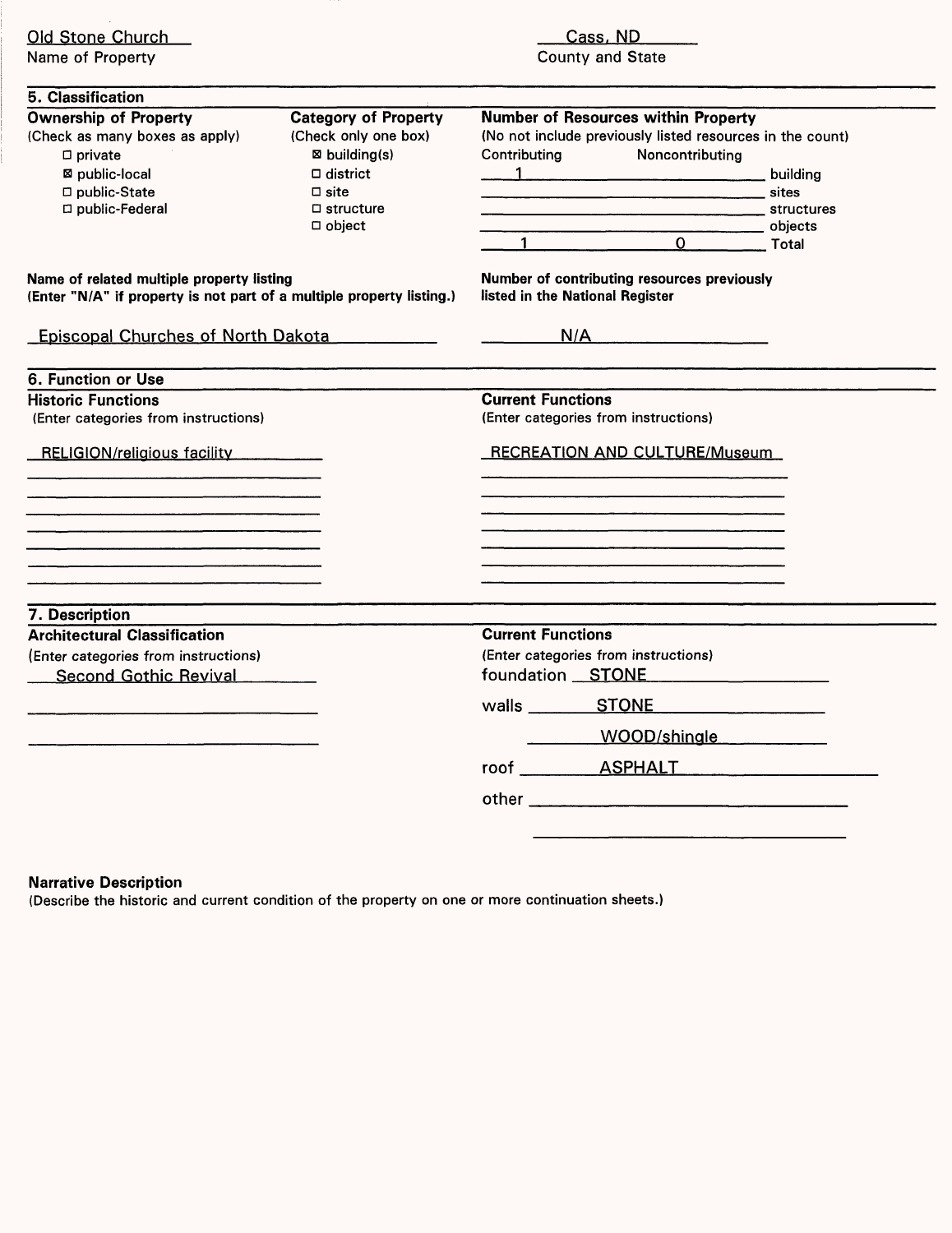Cass. ND County and State

# **8. Statement of Significance**

**Applicable National Register Criteria Areas of Significance** (Mark "x" in one or more boxes for the criteria qualifying the property for National Register listing)

- $\Box$  A Property is associated with events that have made a significant contribution to the broad patterns of our history.
- $\Box$  **B** Property is associated with the lives of persons significant in our past.
- $\boxtimes$  C Property embodies the distinctive characteristics of a type, period, or method of construction or represents the work of a master, or possesses high artistic values, or represents a significant and distinguishable entity whose components lack individual distinction.
- $\Box$  **D** Property has yielded, or is likely to yield information important in prehistory or history.

# **Criteria Considerations**

(Mark "X" in all the boxes that apply.)

- $\boxtimes$  **A** owned by a religious institution or used for religious purposes.
- $\Box$  **B** removed from its original location.
- $\Box$  **C** a birthplace or a grave.
- $\square$  **D** a cemetery.
- $\Box$  **E** a reconstructed building, object or structure.
- $\Box$  **F** a commemorative property.
- $\Box$  G less than 50 years of age or achieved significance within the past 50 years.

#### **Narrative Statement of Significance**

(Explain the significance of the property on one or more continuation sheets.)

#### **9. Major Bibliographical References**

# **Bibliography**

(Cite the books, articles, and other sources used in preparing this form on one or more continuation sheets.) **Previous documentation on file (NFS) Primary location of additional data:**

- D preliminary determination of individual listing (36 B B State Historic Preservation Office<br>CFR 67) has been requested. CFR 67) has been requested. CFR 67) has been requested. D Other State agency
- $\Box$  previously listed in the National Register  $\Box$  Federal agency
- D previously determined eligible by the National Register D Local Government
- D designated a National Historic Landmark
- □ recorded by Historic American Buildings Survey
- # D recorded by Historic American Engineering Record #\_\_\_\_\_\_\_\_\_\_\_\_ Buffalo ND Historical Society

(Enter categories from instructions) **ARCHITECTURE** 

**Period of Significance** 1885-1886

**Significant Dates** 1885-1886

#### **Significant Person**

(Complete if Criterion B is marked above)  $N/A$ 

**Cultural Affiliation**  $N/A$ 

# **Architect/Builder**

HANCOCK. GEORGE: ARCHITECT BEATQN. ANGUS: BUILDER

- 
- 
- D University
- El Other

Name of repository: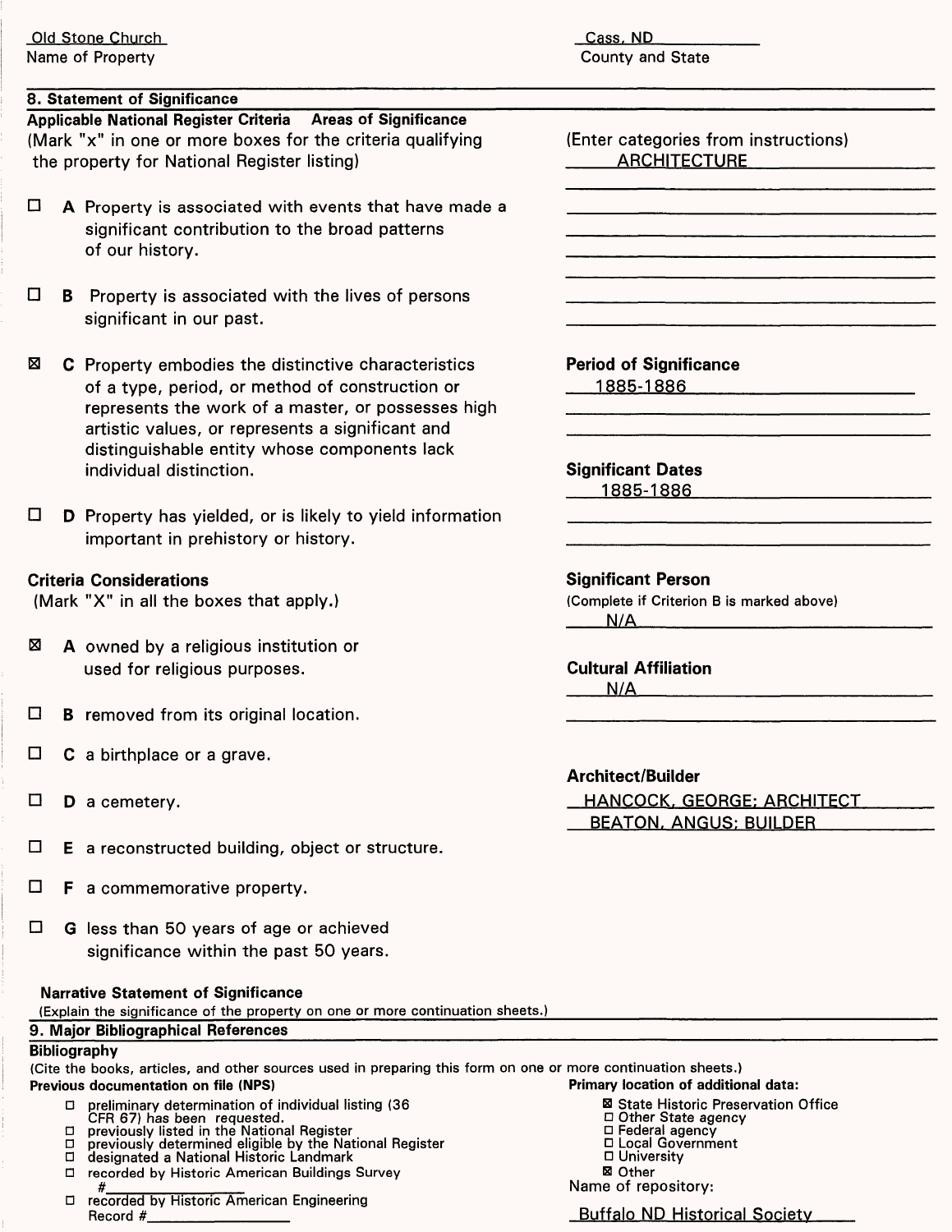| <b>Old Stone Church</b>       |                                                       |                                                                                                                                                                                                                                                                                                                                                                                                                             | Cass, ND |                                                                                                 |                         |              |                                                      |  |                      |  |
|-------------------------------|-------------------------------------------------------|-----------------------------------------------------------------------------------------------------------------------------------------------------------------------------------------------------------------------------------------------------------------------------------------------------------------------------------------------------------------------------------------------------------------------------|----------|-------------------------------------------------------------------------------------------------|-------------------------|--------------|------------------------------------------------------|--|----------------------|--|
| Name of Property              |                                                       |                                                                                                                                                                                                                                                                                                                                                                                                                             |          |                                                                                                 | <b>County and State</b> |              |                                                      |  |                      |  |
|                               | 10. Geographical Data                                 |                                                                                                                                                                                                                                                                                                                                                                                                                             |          |                                                                                                 |                         |              |                                                      |  |                      |  |
|                               | Acreage of Property Less than 1 acre                  |                                                                                                                                                                                                                                                                                                                                                                                                                             |          |                                                                                                 |                         |              |                                                      |  |                      |  |
| <b>UTM References</b>         |                                                       | (Place additional UTM references on a continuation sheet)                                                                                                                                                                                                                                                                                                                                                                   |          |                                                                                                 |                         |              |                                                      |  |                      |  |
| 14<br>1.<br>Zone<br>2<br>Zone | 610330<br>Easting<br>Easting                          | 5197250<br>Northing<br>Northing                                                                                                                                                                                                                                                                                                                                                                                             |          |                                                                                                 | 3<br>4                  | Zone<br>Zone | Easting<br>Easting<br>$\Box$ See continuation sheet. |  | Northing<br>Northing |  |
|                               | <b>Verbal Boundary Description</b>                    | (Describe the boundaries of the property on a continuation sheet.)                                                                                                                                                                                                                                                                                                                                                          |          |                                                                                                 |                         |              |                                                      |  |                      |  |
|                               | <b>Boundary Justification</b><br>11. Form Prepared By | (Explain why the boundaries were selected on a continuation sheet.)                                                                                                                                                                                                                                                                                                                                                         |          |                                                                                                 |                         |              |                                                      |  |                      |  |
|                               |                                                       | name/title ____ Dale Bentley and Rolene R. Schliesman, SHSND                                                                                                                                                                                                                                                                                                                                                                |          |                                                                                                 |                         |              |                                                      |  |                      |  |
|                               |                                                       | organization Buffalo Historical Society                                                                                                                                                                                                                                                                                                                                                                                     |          | $date$ <sub>___</sub>                                                                           |                         | 9/12/95      |                                                      |  |                      |  |
|                               |                                                       |                                                                                                                                                                                                                                                                                                                                                                                                                             |          |                                                                                                 |                         |              |                                                      |  |                      |  |
|                               |                                                       | street & number 206 Wilcox Avenue North ________ telephone (701)633-5259                                                                                                                                                                                                                                                                                                                                                    |          |                                                                                                 |                         |              |                                                      |  |                      |  |
|                               |                                                       | city or town <u>Buffalo _____________</u> state <u>ND________</u> zip code 58011 ________                                                                                                                                                                                                                                                                                                                                   |          |                                                                                                 |                         |              |                                                      |  |                      |  |
|                               | <b>Additional Documentation</b>                       | Submit the following items with the completed form:                                                                                                                                                                                                                                                                                                                                                                         |          |                                                                                                 |                         |              |                                                      |  |                      |  |
| <b>Continuation Sheets</b>    |                                                       |                                                                                                                                                                                                                                                                                                                                                                                                                             |          |                                                                                                 |                         |              |                                                      |  |                      |  |
| <b>Maps</b>                   |                                                       | A USGS map (7.5 or 15 minute series) indicating the property's location.<br>A Sketch map for historic districts and properties having large acreage or numerous resources.                                                                                                                                                                                                                                                  |          |                                                                                                 |                         |              |                                                      |  |                      |  |
| Photographs                   |                                                       | Representative black and white photographs of the property.                                                                                                                                                                                                                                                                                                                                                                 |          |                                                                                                 |                         |              |                                                      |  |                      |  |
| <b>Additional items</b>       |                                                       | (Check with the SHPO or FPO for any additional items)                                                                                                                                                                                                                                                                                                                                                                       |          |                                                                                                 |                         |              |                                                      |  |                      |  |
| <b>Property Owner</b>         |                                                       | (Complete this item at the request of the SHPO or FPO.)                                                                                                                                                                                                                                                                                                                                                                     |          |                                                                                                 |                         |              |                                                      |  |                      |  |
|                               | name Buffalo Historical Society                       |                                                                                                                                                                                                                                                                                                                                                                                                                             |          | the contract of the contract of the contract of the contract of the contract of the contract of |                         |              |                                                      |  |                      |  |
|                               |                                                       | street & number 206 Wilcox Avenue North ______ telephone __ (701)633-5259                                                                                                                                                                                                                                                                                                                                                   |          |                                                                                                 |                         |              |                                                      |  |                      |  |
| city or town_                 | <b>Buffalo</b>                                        |                                                                                                                                                                                                                                                                                                                                                                                                                             |          |                                                                                                 |                         |              | 58011                                                |  |                      |  |
|                               |                                                       | Paperwork Reduction Act Statement: This information is being collected for applications to the National Register of Historic Places to nominate properties for listing or determine eligibility for listing, to list<br>properties, and to amend existing listings. Response to this request is required to obtain a benefit in accordance with the National Historic Preservation Act, as amended (16 U.S.C. 470 et seq.). |          |                                                                                                 |                         |              |                                                      |  |                      |  |

**Estimated Burden Statement**: Public reporting burden for this form is estimated to average 18.1 hours per response including the time for reviewing instructions, gathering and maintaining data, and<br>completing and reviewin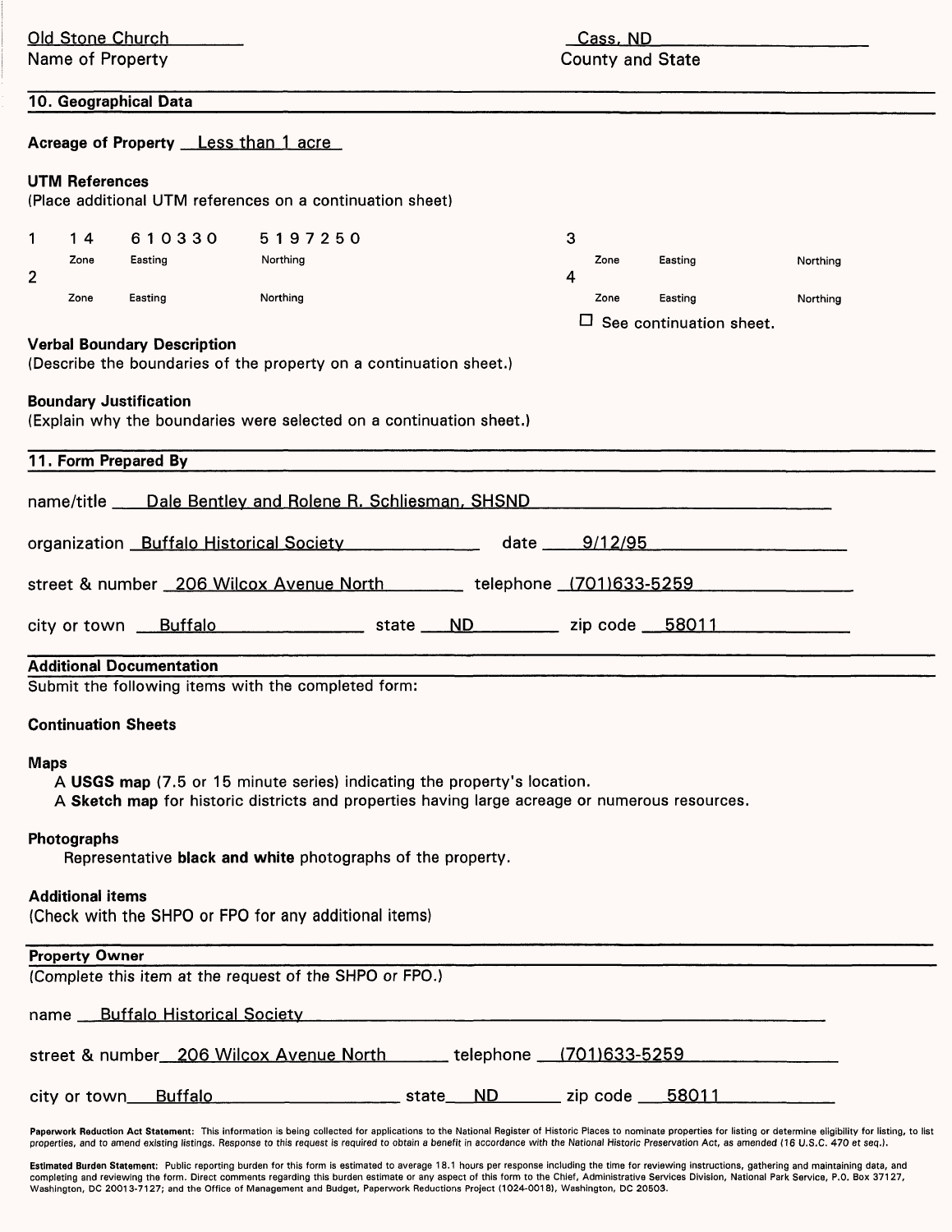**United States Department of the Interior** National Park Service

**National Register of Historic Places Continuation Sheet**

Section number 7 Page 1

**Old Stone Church Cass County, ND**

**Description**

# **Church Exterior**

The Old Stone Church is located in Buffalo, North Dakota, on the northeast corner where Wilcox Avenue crosses Third Street. The building is situated on its original foundation in a mostly residential area at 206 Wilcox Avenue North. Resting on a fieldstone foundation, the church is a one-story building of uncut mortared fieldstone with a steeply pitched gable roof. The church was designed in the Gothic Revival style by George Hancock, a prominent architect from the neighboring city of Fargo, and constructed in 1885-1886 by Angus Beaton, a Canadian stone mason.

The church includes a simple nave measuring 60 feet north-south and 22 feet east-west, a small gabled vestry on the north, and a gabled entrance on the south. These smaller eight-foot by ten-foot spaces are offset, giving the building an irregular floor plan and massing. Seven stone corner buttresses were added to the building for structural support in 1903.

The wood frame roof appears to weigh heavily on the stone building. The steep pitch of the roof is a Gothic Revival element. All three of the gable roofs of the building are clad in asphalt shingles, and the gable ends of the main building, vestry, and entrance are covered in wood shingles. A red brick chimney is visible on the west slope of the roof near the north end of the building.

The Gothic style fenestration includes four original pointed-arch, or lancet, window openings deeply recessed into the stone walls along the east front and west elevations of the main building. The deeply recessed window openings are inset as much as one and one half feet into the stone walls. A round window, reminiscent of a Gothic rose window, is located above the chancel in the southern gable end, and a set of three elongated lancet windows are located in the northern gable end. The windows on the gable ends have a drip molding on the window crown designed to deflect water. Square nails used in the construction on the building are visible on the gable ends. Two lancet window openings and a pointedarch doorway are located in the entrance. Matching the shape of the pointed archway is a set of original wooden doors made of tongue-and-groove diagonal boards. Two lancet window openings are located in the western wall of the vestry, and a rectangular door, also made of tongue-and-groove diagonal boards, provides the rear entrance to the south.

Exterior features of the original building which are no longer extant include a bell tower over the entrance, decorative crosses at the roofline, and stained glass windows. The original stained glass windows were destroyed by vandals while the church was unused from 1912 to 1916. A brief renewal of interest brought about a restoration during which the windows were replaced with textured and mottled clear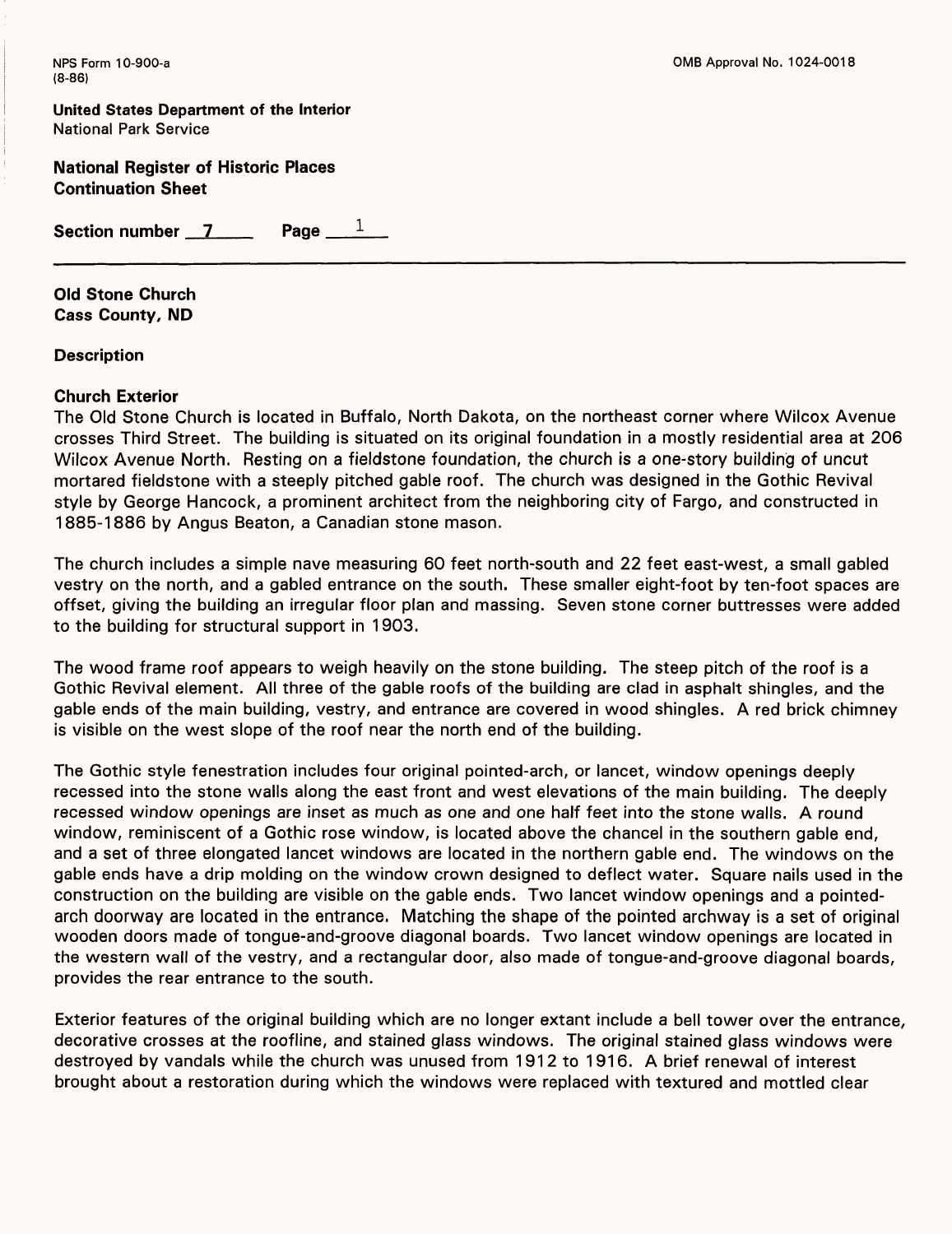**United States Department of the Interior** National Park Service

**National Register of Historic Places Continuation Sheet**

Section number 7 Page 2

**Old Stone Church Cass County, ND**

# **Description (continued)**

glass. After the church was closed in 1934, vandals once again destroyed the windows. Exterior plywood panels and interior fiberboard panels were installed in 1936 to cover the glass in the lancet windows to prevent further vandalism.

A photograph of the church found in the December 1895 issue of The Record reveals an original stone bell tower built over the front entranceway. The tower walls rose to the same height as the peak of the main gable over the nave and were capped by a wood frame and wood shingled roof. A smaller chimneylike stone spire continued upward over the northeast corner and was capped by a tall four-sided metal roof. An elongated pointed-arch opening was located in each of the four sides of the tower to create an open space for the bell. The photograph shows a small metal balustrade along the inside of the lancet openings. The stone bell tower was pulled down and dismantled during the winter of 1899-1900. A wooden bell tower replaced the stone tower later in 1900.

A circa 1904 postcard shows the wooden replacement bell tower which borrowed architectural elements from its stone predecessor. Nearly 30 feet tall, the tower was enclosed for the first eight feet, then open with eight support columns and a wooden banister. The roof was double-pitched with a tall center spire and a cross at the peak. It was an impressive replacement bell tower, awaiting a bell that never materialized. The second bell tower became unstable in 1912 and church services were moved because of the dangerous condition. In 1916, it was replaced with the simple gable roof that exists today.

Other alterations to the exterior of the building include the removal of an original roof-mounted ventilation system and the replacement of the original wood shingles with asphalt shingles, both of which occurred in 1985. The ventilation system consisted of a door which could be opened and closed by means of a rope-and-pulley system from inside the church.

Ecclesiologically correct, the irregular asymmetrical massing of the church was intended to provide movement and animate the exterior, to highlight the natural and honest use of building materials, and to call attention to specific liturgical elements.

#### **Church Interior**

A pointed-arch doorway leads west from the entry into the nave of the church. The nave appears to be much larger than what is conveyed by the exterior and is enhanced by the open rafters and exposed trusses that stretch upward. Bead board lines the nave under the window sills and above the windows where the walls meet the rafters. The wainscoting and other woodwork is stained dark brown.

The chancel is located under the round window at the southern end of the building and is two steps above the regular floor. The altar is elevated an additional step. A pointed-arch doorway near the chancel leads west to the vestry. The lancet arch door is constructed of tongue-and-groove diagonal boards.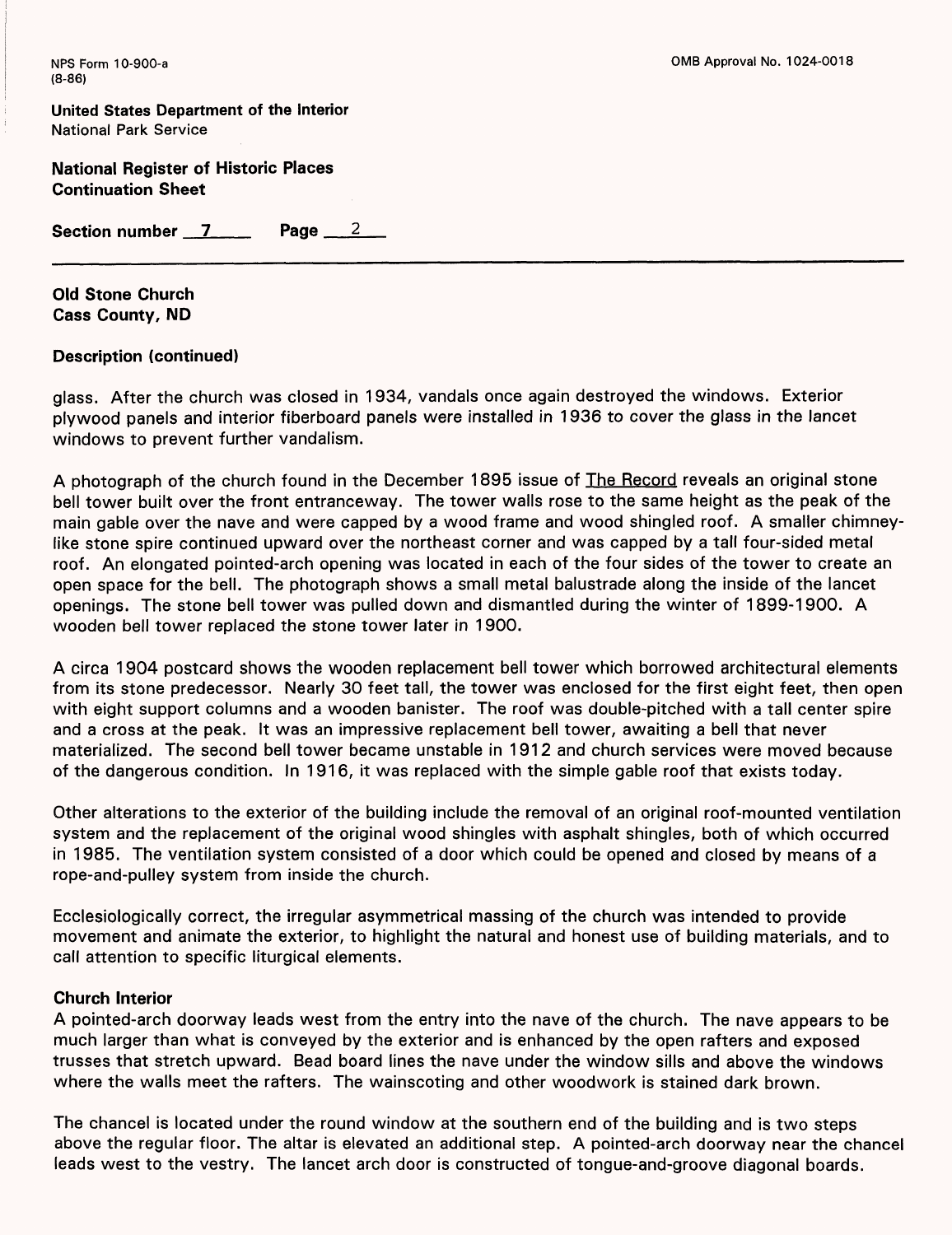**United States Department of the Interior** National Park Service

**National Register of Historic Places Continuation Sheet**

Section number 7 Page 3

**Old Stone Church Cass County, ND**

#### **Description (continued)**

Because there is no basement, the floor is suspended approximately twelve to fourteen inches above the ground. The flooring material is four-inch wide tongue-and-groove fir planks.

Church furnishings included an altar, three altar panels, bishops chair, chancel chair, font, lectern, pulpit, organ and bench, hymnal board, and chairs for seating, according to an article in the June 10, 1887, issue of the Buffalo Herald. The elaborate furnishings were carved of oak and darkly stained. The chancel floor was covered with a red and black intricately patterned carpet. Before the church was sold in 1936 the furniture was sent to various churches throughout North Dakota and Minnesota.

In 1936, the Buffalo Masonic Lodge #77 AF & AM purchased the building to use as their temple. The original lighting consisted of several wall bracket kerosene lamps with reflecting mirrors and two kerosene chandeliers which hung from ornate hooks in the ceiling. The Masons installed electricity, adding two electrical outlets, three decorative pendulum replacement light fixtures which hung by chains in the main section of the building, and three simple fixtures added to the vestry and entrance.

Other interior alterations by the Masons included cutting back the chancel, and covering the north and vestry windows with plywood and installing used carpeting from a Fargo hotel. The original wall color, a rich rose/blush indicative of Episcopal church interiors, had been changed to a cream color during the 1918 restoration. The Masons painted the walls light blue. The original wood stove located on the north end of the building was replaced with a fuel oil burner, and a natural gas stove for cooking was added to the vestry. The building remains without running water and restrooms. The foundation of the original outhouse is still visible on the church property west of the vestry. The Masons vacated the Old Stone Church in the late 1970s due to a dwindling membership. They merged with the Masons from the neighboring town of Casselton.

In 1985 the Masons donated the Old Stone Church to the Buffalo Historical Society, which rewired the building in 1988. The Society retained the Masonic light fixtures and added five electrical outlets. The building contains most of the Masonic Temple furnishings and some items from the order of the Eastern Star, Aurora Chapter #59, including their oil floor cloth purchased in 1908.

Other furnishings housed in the building are an elaborately carved secretary belonging to Dr. Clark, one of Buffalo's first doctors, several oak and leather juror chairs from the Cass County Courthouse, and an oak roll-top desk. Recent investigations have located most of the original church furnishings. Efforts to retrieve them have resulted in the donation of the original altar, three altar panels, the hymnal board, the very ornate two-tiered pump organ and bench, and the Episcopal throne sent from the namesake Calvary Chapel in New York. Recently the original silver candlesticks for the altar were returned from California, to the Buffalo Historical Society, by a granddaughter of an early church member, who had helped haul some of the stone used to build the church. Donation of other items are pending. Two of the wall bracket kerosene lamps remain, to light the chancel. Scraps of the original chancel carpeting have been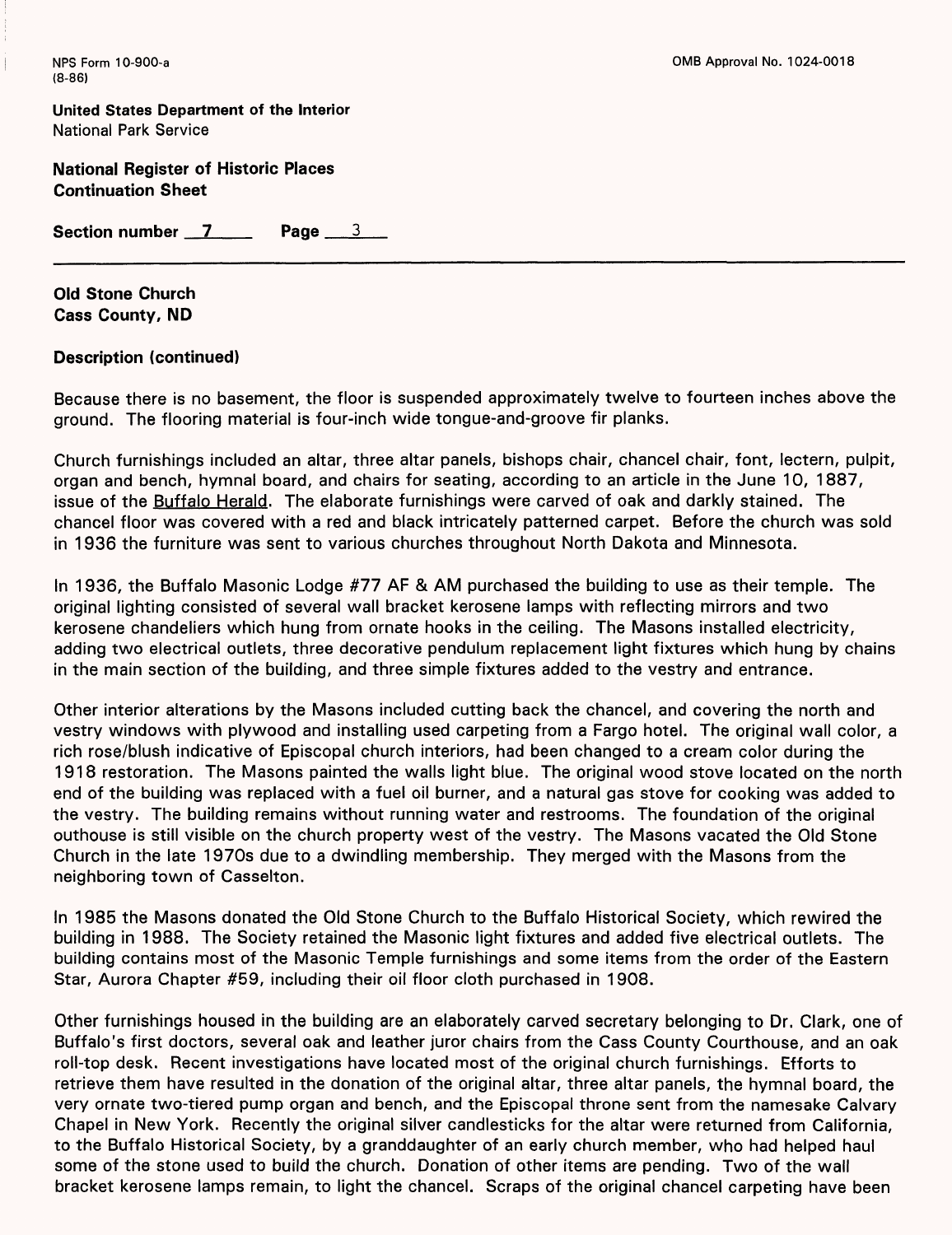**United States Department of the Interior** National Park Service

**National Register of Historic Places Continuation Sheet**

**Section number 7 Page 4** 

**Old Stone Church Cass County, ND**

# **Description (continued)**

 $\overline{1}$ 

found in an attic crawlspace, and pieces of the original stained glass windows were found outside along the foundation.

#### **Church Integrity**

Few changes in the building have occurred in the building since its construction in 1885-1886. And they do not compromise its high level of integrity. Long periods of vacancy (1912-1917, 1920-1926, 1933- 1936, circa 1977-1985) contributed to this fact. The replacement of the bell tower with a gabled roof entrance occurred in 1916 and has become part of the historic fabric. Minor changes such as the wooden panels in the windows and different paint colors, are reversible.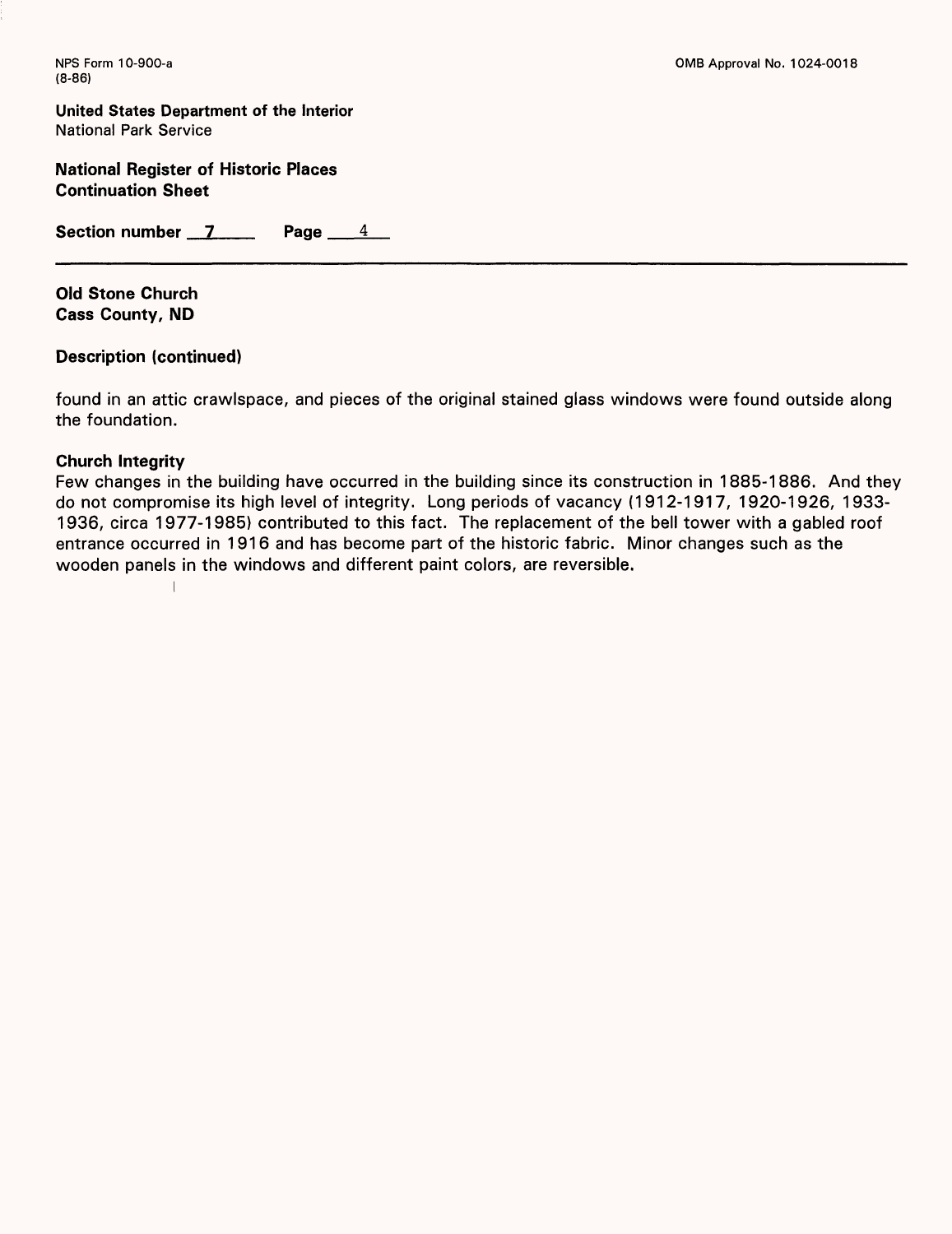**United States Department of the Interior** National Park Service

**National Register of Historic Places Continuation Sheet**

**Section number 8 Page 5 Page 5** 

**Old Stone Church Cass County, ND**

# **Statement of Significance**

The Old Stone Church, which was built in 1885 as the Calvary Episcopal Chapel, has had many names throughout its history. As the oldest church building in Buffalo, it is commonly known in the community as the Old Stone Church.

Built in the Second Gothic Revival style, the Old Stone Church is nominated under Criterion C for its statewide significance in architecture. A fine example of an "ecclesiologically correct" Gothic Revival Church, the building was designed by prominent Fargo architect George Hancock.<sup>1</sup> As the first stone Episcopal church built in Cass County, it represents a rare type of Episcopal church construction, that being uncut fieldstone rather than the dressed version. Ordinarily National Register criteria excludes religious buildings, however the Old Stone Church is eligible under Criteria Consideration A, because it derives its primary significance from its architectural distinction.

The church is identified as a significant church in Episcopal Churches of North Dakota, a multiple property submission in the National Register of Historic Places. The church meets the registration requirements described in the multiple property submission with its Second Gothic Revival Style detailing: steeply pitched roof, asymmetrical plan, side entry, liturgically oriented chancel, side vestry, corner buttresses, lancet windows, pointed-arch openings, and honest use of materials. The church is specifically mentioned for its placement of the vestry and its unique "stubby" arched windows, which are reminiscent of the narthex windows at Christ Church in Medway, Massachusetts. The church at Medway served as a model for most of the Hancock Brothers' and the Church Building Committee's plans for ecclesiologically correct churches in the First Dakota Boom.

The church possesses a high degree of integrity in its nearly unaltered state and good condition. "Examples of this distinctive building type are unsurpassed in terms of unity and comprise a significant architectural body of work," states Barbara Beving Long in the multiple property submission. The period of significance for the property is 1885-1886, the construction date of the church.

Ecclesiologically correct refers to a religious philosophy adopted by Augustus Pugin and other Ecclesiologists who preferred the Gothic Revival style for churches and furnishings. Liturgical and symbolic functions of the worship service were reflected in the construction of the churches, including an elevated chancel, offset vestry, and the "honest use" of materials. The honest use of materials refers to a physically permanent, symbolically enduring, and stable material, usually fieldstone or brick. Barbara Beving Long, "Episcopal Churches of North Dakota, 1992" TMs, p. 13-15, Archeology and Historic Preservation Division, Bismarck, ND.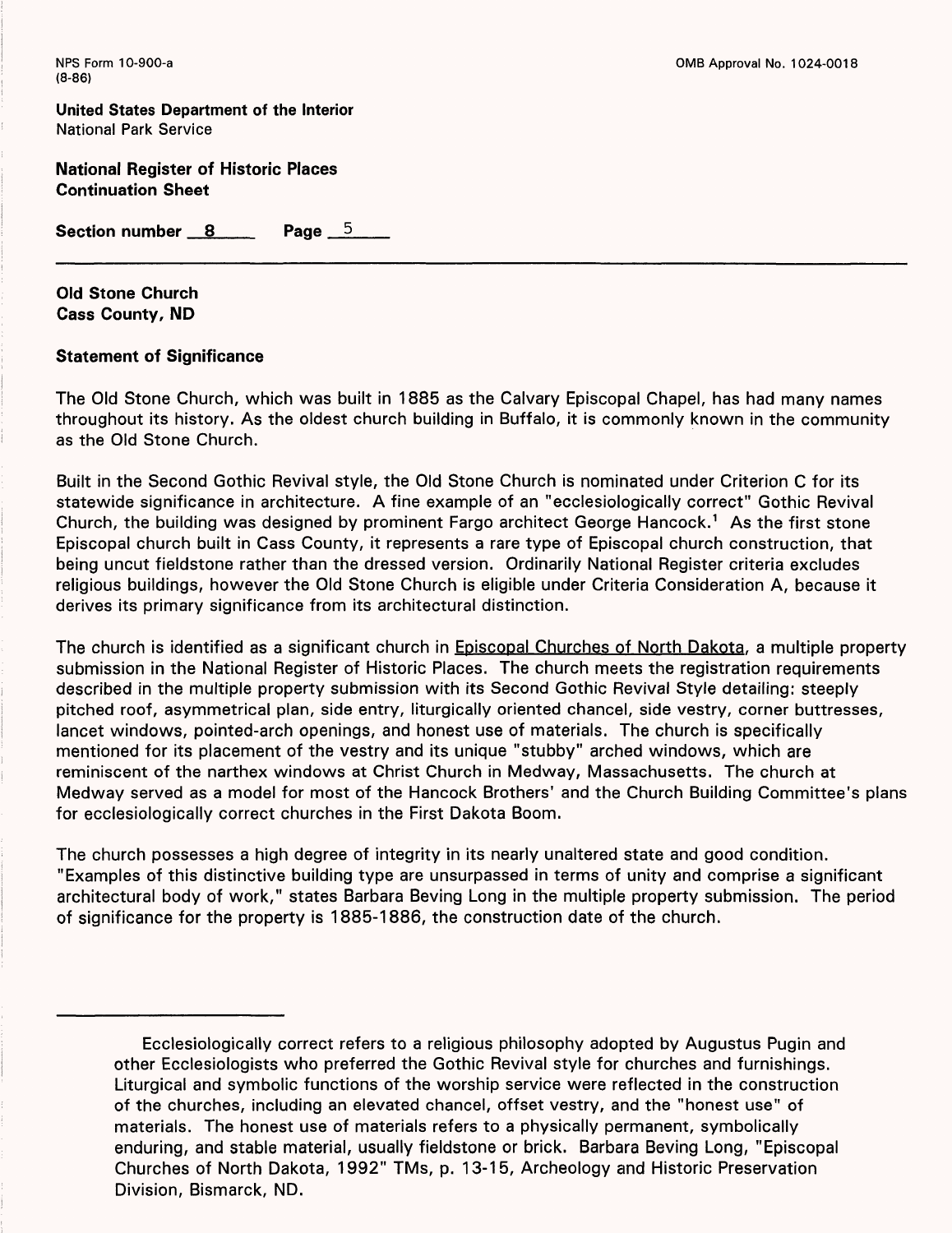**United States Department of the Interior** National Park Service

**National Register of Historic Places Continuation Sheet**

Section number 8 Page 6

**Old Stone Church Cass County, ND**

#### **Statement of Significance (continued)**

#### **History**

Built as Calvary Chapel, the story of the Old Stone Church includes many high and low points. Growth was tempered with decline of membership and loss of clergy; debt and long periods of vacancy were tempered by renovation and restoration efforts of the congregation, later the Masons, and finally the Buffalo Historical Society.

Plans for Calvary Episcopal Church in Buffalo began in 1884. At the time, there were six Episcopal churches in North Dakota, with the first built in Fargo in 1874. Episcopal Bishop William D. Walker sent Reverend O'Callaghan McCarthy to Buffalo, a small town along the Northern Pacific Railway and 45 miles west of Fargo. There were no church buildings of any kind when the Reverend McCarthy arrived in Buffalo. Episcopalians were few in town, but numerous on the farms. When Bishop Walker visited the community in 1884, almost 100 people gathered to hear him. The Buffalo congregation grew rapidly, and the Episcopal Society, under the guidance of Reverend McCarthy, made plans to erect a church building.

Mary Strong Wilson and her sister, Laura Strong Letchworth, donated the land on which the church was built. The sisters were heirs to the estate of John C. Strong, a wealthy New York landowner. Lots were donated to anyone who would build a business, church, or school in the city of Buffalo.

In July of 1885, during an elegant and impressive ceremony, the corner stone of the Episcopal Church was laid. The procession included Bishop Walker, the Reverends Cooley and Swan, several ladies and gentlemen, and the Episcopal Choirs of Moorhead, Minnesota, and Fargo, North Dakota. They arrived by rail in the Bishop's special car and were received by Reverend McCarthy, the Buffalo Band, and a large concourse of citizens. The occasion was one that marked an important step in the history of Buffalo. The enterprising Episcopal Society was composed of many Buffalo's leading citizens, and the edifice was to be built at once.

The church was designed by architect George Hancock (1849-1924), who with his brother Walter, created the architectural firm of the Hancock Brothers in Fargo. Hancock was born in Uley, Gloucestershire, England, and later studied building construction and architecture at the South Kensington Institute in London. Hancock came to North Dakota in 1882, eager for architectural commissions. Hancock contacted Bishop Walker, offering his services to the Diocese Building Committee. Hancock was seen as having the distinct advantage of having actually seen, visited, and studied English Anglican Gothic churches. Hancock and Bishop Walker also developed a social, as well as, a business relationship. The Hancock Brothers are known to have designed churches in Bozeman and Aneconda, Montana; Wadena, Minnesota; and Buffalo, Devils Lake, Casselton, Jamestown, and Lisbon, North Dakota. The Hancock Brothers designed a variety of commercial buildings, schools, institutional structures, and churches statewide.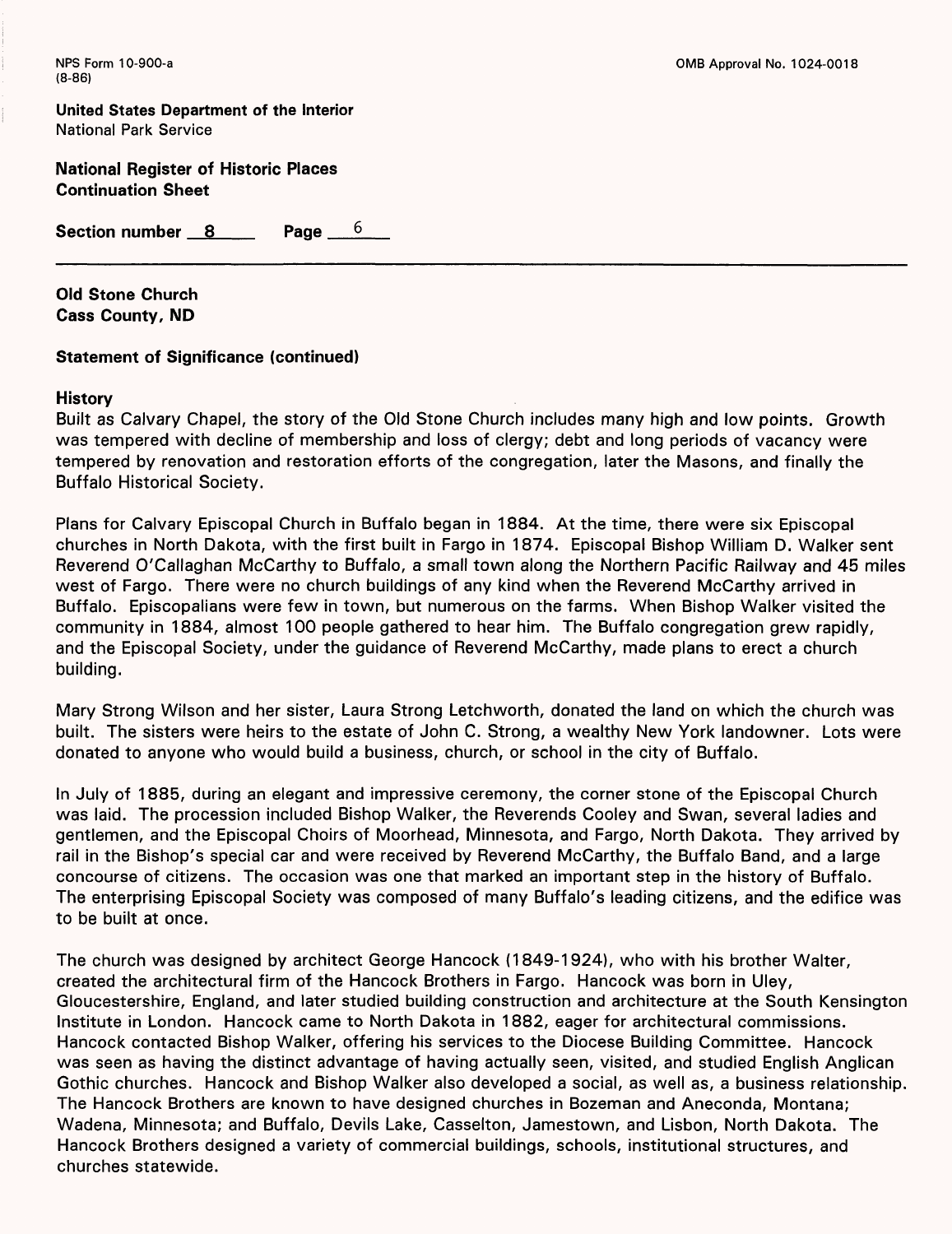**United States Department of the Interior** National Park Service

**National Register of Historic Places Continuation Sheet**

Section number 8 Page 7

**Old Stone Church Cass County, ND**

#### **Statement of Significance (continued)**

The Old Stone Church was constructed using mostly uncut, native fieldstone, gathered by the parishioners. In the Diamond Jubilee, the family of Sophia Helen Newbert, immigrants from Olso, Norway, were among the many early settlers who hauled rock and fieldstones to town during planting season. Whenever possible, Bishop Walker encouraged his congregations to build stone churches. He explained his preference this way: "In the fire-swept, tornado-racked climate it has seemed wisest of policies to rear such massive, stable churches as will pass the ordeal of fire and storm. ... I find that men and women will give more labor and love and money to the abiding sanctuary than the timber makeshift. And so wherever a stone church is built the enthusiasm among the people is hot and self-sacrificing." Rural communicants many almost penniless, "who," as Walker wrote, "when coming to their market-town, carry in a load of stone and lay it on the church lot. It is a rugged type of loyalty ... which rarely meets the gaze in the East. It is a beautiful Western devotion."

Calvary Chapel was built by Angus Beaton, a Canadian stone mason, and was the first stone church in North Dakota to be built with a stone tower. Construction progressed rapidly according to the July 29th 1885 convocation journal of the Episcopal Church, the missionary district of North Dakota. The walls of the building were completed and ready for the roof, and the cost of the building was estimated at \$1,200.

The building of the church must have served as a welcome sign to the more refined citizens of the day. An account in the Tower City History describes the atmosphere in Buffalo in the fall of 1885, "Buffalo had been cursed that fall with the toughest crowd of pimps that ever visited. They were stealing chickens, drinking poor whiskey, and raising hell generally. They won't work and prowl around endangering property and lives." The Hope Pioneer urged the citizens "to unite and run them out at the end of a shotgun."

The cost of building the church rose almost as fast as the walls themselves. By August 14, 1885 the projected cost was increased to \$1,500. Crucial funding was received from Calvary Chapel, Bishop Walker's church in New York. Members and financial support were coming from other settlements in the area, including Alice, Tower City, and Ayr, however costs were expected to rise even higher. The Episcopal Society of Buffalo was actively engaged in fund raising to pay for the expected increases. Dramatic readings, literary entertainment, gypsy fortune tellers, formal balls and raffles were held by the Society. The idea of dancing and lotteries, advertised publicly, associated with the building of a Christian house of worship, brought on a pile of letters filled with fire and brimstone from other local communities and priests. They were refuted with powerful letters of support from prominent business owners and citizens of Buffalo. One such letter stated that the Episcopal Society would "dance all the way to heaven" if it needed to. An outpouring of like responses effectively ended the criticisms.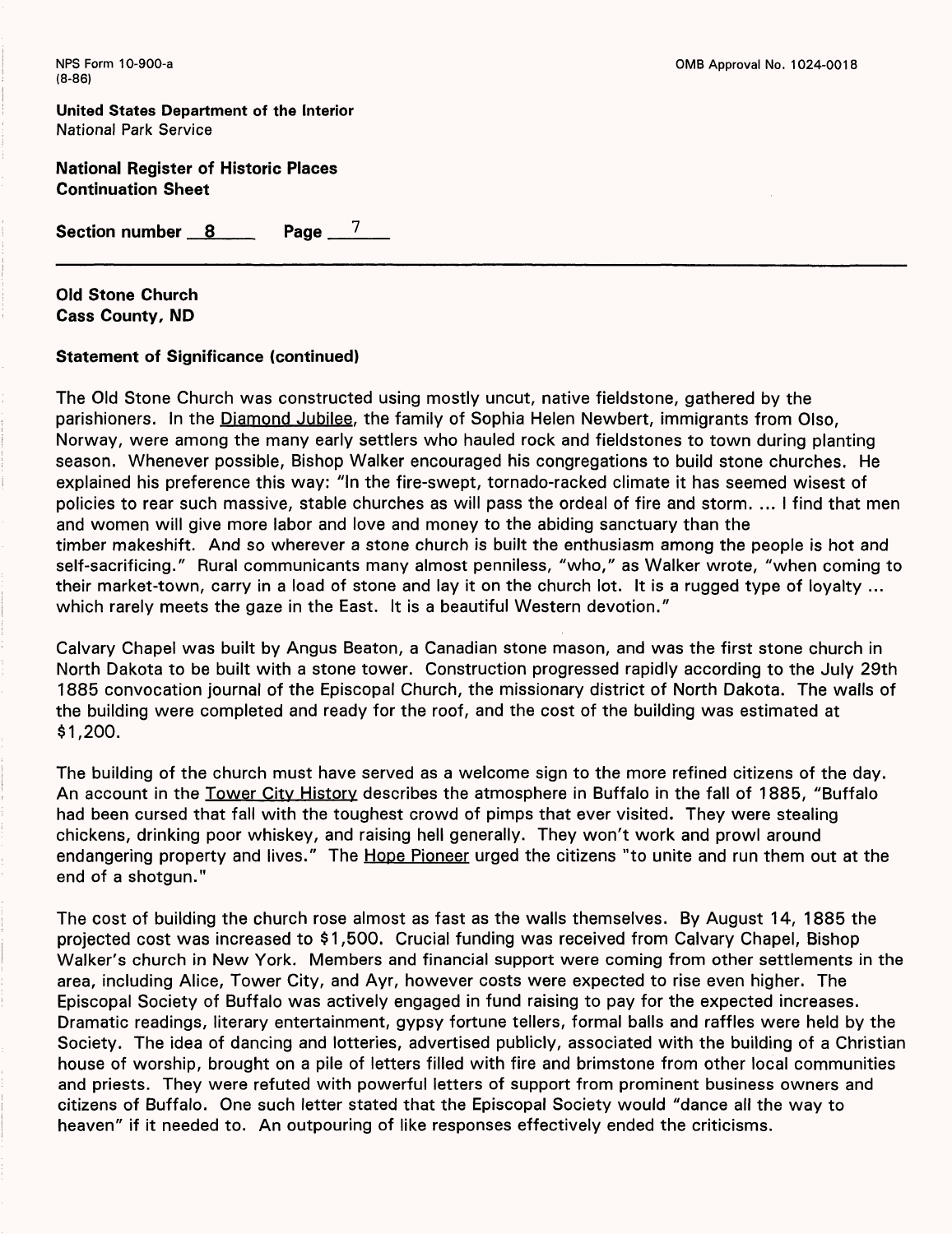**United States Department of the Interior** National Park Service

**National Register of Historic Places Continuation Sheet**

**Section number 8 Page 8**

**Old Stone Church Cass County, ND**

#### **Statement of Significance (continued)**

The Buffalo Herald notes in its Friday August 6, 1886 issue that "Our Episcopal Church is rapidly nearing completion. The tower is up, plastering nearly done, and the stained glass windows have been placed." The first service in the church was held on October 15, 1886 by the Reverend John Trenaman, missionary from Wheatland. On November 12, 1886 it was announced that "the Episcopal Chapel is how finished and furnished with elegant furniture." A font, lectern, chancel chair and other items had been sent from Calvary Chapel of New York. Also noted was "a sweet toned organ. Its superior is not in Dakota. Services are held every Sunday evening."

The church was consecrated "Calvary Chapel" on June 5, 1887, by the Right Reverend William D. Walker, Bishop of Dakota Territory, assisted by Reverend McCarthy, originator of the mission, and Reverend Trenaman the resident rector. During the ceremony thanks was given to the mystery benefactor whose payment of the churches indebtedness, a total of \$170, allowed the church to be consecrated, as no Episcopal church could be consecrated until it was free of debt. The convocation journal of 1887 records the consecration and states that "Calvary Chapel, New Buffalo, is a model of neatness and architectural beauty. The cost of the edifice was not far from \$2,500 and although the town is not large, it is an honor of Buffalo and vicinity who have given so generously." Appreciation also went specifically to the ladies of the Womens Guild, who raised over \$330 for the building fund.

The membership consisted of 12 families and 26 individuals. Included in a list of early church members were: Socrates Squire, a heavy stockholder in the Northern Pacific Railway; his daughter, Gertrud Squire-Talcott, who named the town "New Buffalo" after her birthplace, Buffalo, New York; and her son, Frank Talcott, who organized the very successful Talcott farm and was a state senator from 1900-1913 and appointed warden of the State Penitentiary by Governor Louis B. Hanna. Other early members included Mrs. S. G. More, who in 1892 became the first female bank president in Cass County, and many other prominent citizens, a variable who's who of early Buffalo.

Reverend John Trenamen served the congregation faithfully and during his term as rector, also served the mission at Tower City, walking the six miles between the two points year round, and in all kinds of weather. He constructed his own rectory, albeit very small, next to the church in Buffalo in 1887. He also took the lead in a movement in 1888 to establish an Episcopal College in the vacant buildings of Tower City University in neighboring Tower City. The plan was eventually abandoned for lack of funding. In 1889 he assumed the responsibility of the mission in Casselton and in 1892 moved there occasionally serving Calvary Church until 1896.

The 1890s were years of financial depression and caused the closing of many missions, at least temporarily. The lack of clergy to serve the churches and missions of North Dakota was a constant problem, limiting the growth of congregations severely.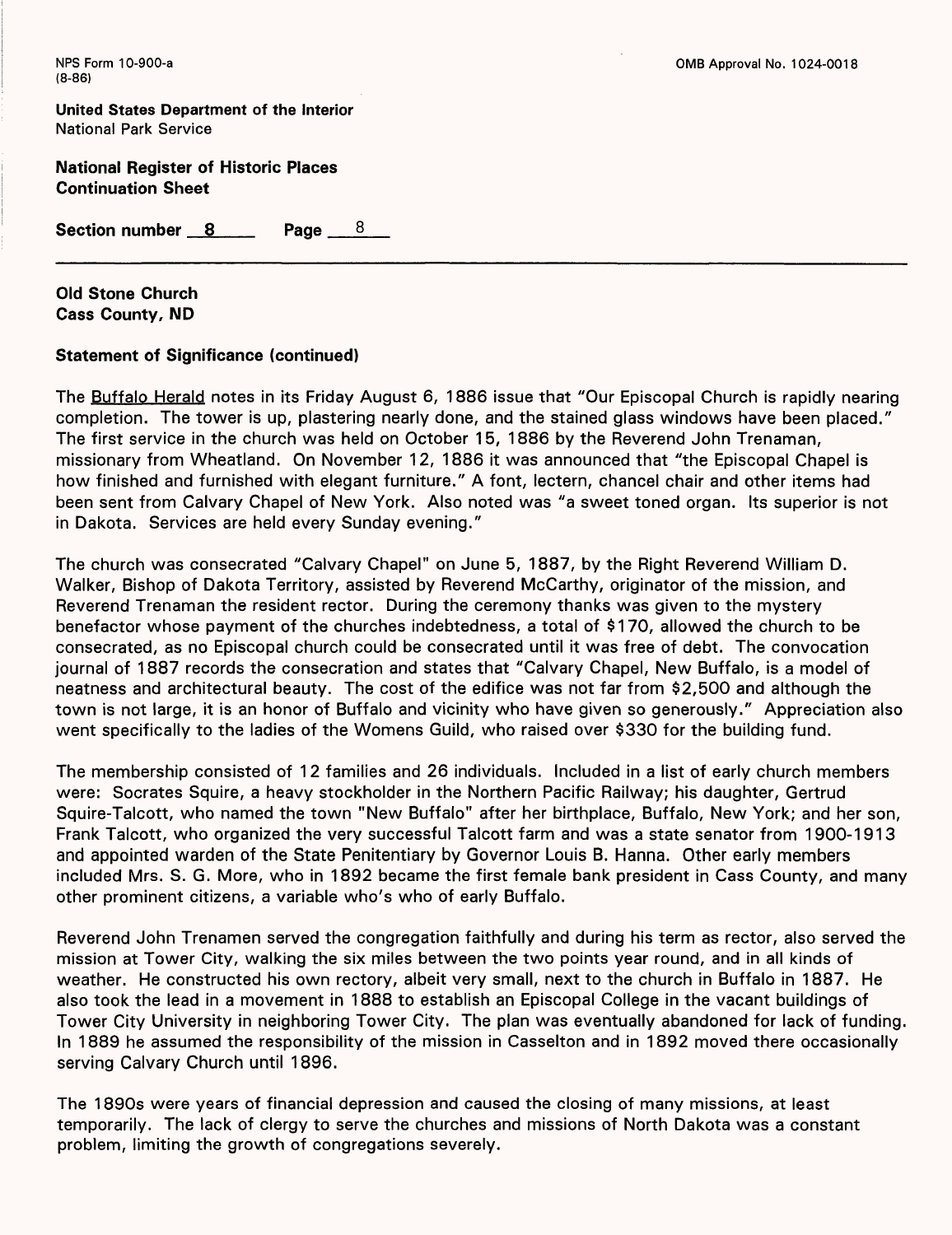**United States Department of the interior** National Park Service

**National Register of Historic Places Continuation Sheet**

Page  $-$ <sup>9</sup> **Section number 8 8 Page 10** 

**Old Stone Church Cass County, ND**

# **Statement of Significance (continued)**

During these years, the Women's Guild held bazaars, bake sales, and other fund raisers, with the funds used for church needs, mostly improvements and repairs. There was also a thriving Sunday School, which was a rarity in Episcopal Churches of the day. Dr. S. B. Clark, who was the Sunday School superintendent, also served as warden of the chapel into the 1920s.

Without a resident rector, and regular services the spirit and momentum of a congregation was hard to maintain. So in 1895 the congregation decided that to attract and keep a reverend they would have to provide comfortable living quarters, so the size of the rectory was tripled with a two-story addition. The plan was a good one, and it attracted the services of the Reverend Roderick J. Mooney in 1896. Reverend Mooney had charge of the Buffalo-Tower City and Mayville-Portland missions.

Under Reverend Mooney's guidance, a rebirth of the mission took place. Numerous communicants were added, and the congregation was revived. Noting the Reverend Mooney's success at Buffalo, the interim Bishop, the Right Reverend Morrison, Bishop of Duluth, stated in his 1897 convocation address "I doubt if you can find anywhere in a missionary jurisdiction, mission churches that will compare with those beautiful little houses of worship, with their walls of prairie boulders, which we find in this state ... 16 miles west of Casselton lies the splendid little parish of Buffalo, where Mr. Mooney has done such remarkable work." The Bishop was so pleased, that on September 5, 1897 he called Reverend Mooney to serve Gethsemane Cathedral in Fargo. And Buffalo was again without a rector, and services were again infrequent.

The Reverend T. H. J. Walton took charge of the Buffalo mission on June 5, 1898, and also served Casselton. New altar furnishings in seasonal colors and a brass altar cross were secured. The church, which had been seated with chairs up to this point, was fitted with beautiful oak pews. Also a fine Estey organ with double manual and bass pedals valued at \$450 was purchased. With 25 communicants, the congregation was flourishing. Reverend Walton was instrumental in writing the church policy on divorce for the state of North Dakota.

During the winter of 1899-1900, the stone tower on the church, which had become unstable, was pulled down to avert disaster. A wooden replacement bell tower was built in the spring of 1900. A photo on file at the Buffalo Historical Society shows the wooden replacement tower.

Reverend Arthur Chard took charge of the Buffalo-Casselton mission in July of 1900. Under the leadership of Reverend Chard numerous improvement were made, a barn was built on the rectory property in 1 900, a cistern was placed in the rectory, and choir stalls were constructed in the church. However, hard times were just around the corner and before the year was up, the congregation was in debt. For the first time they had to secure a loan from the Bishop, and ask the Bishop Chancellor and standing committee for a reduction in the amount of salary paid by them to the Reverend Chard. The Bishop responded by increasing Buffalo's yearly grant from \$100 to \$250.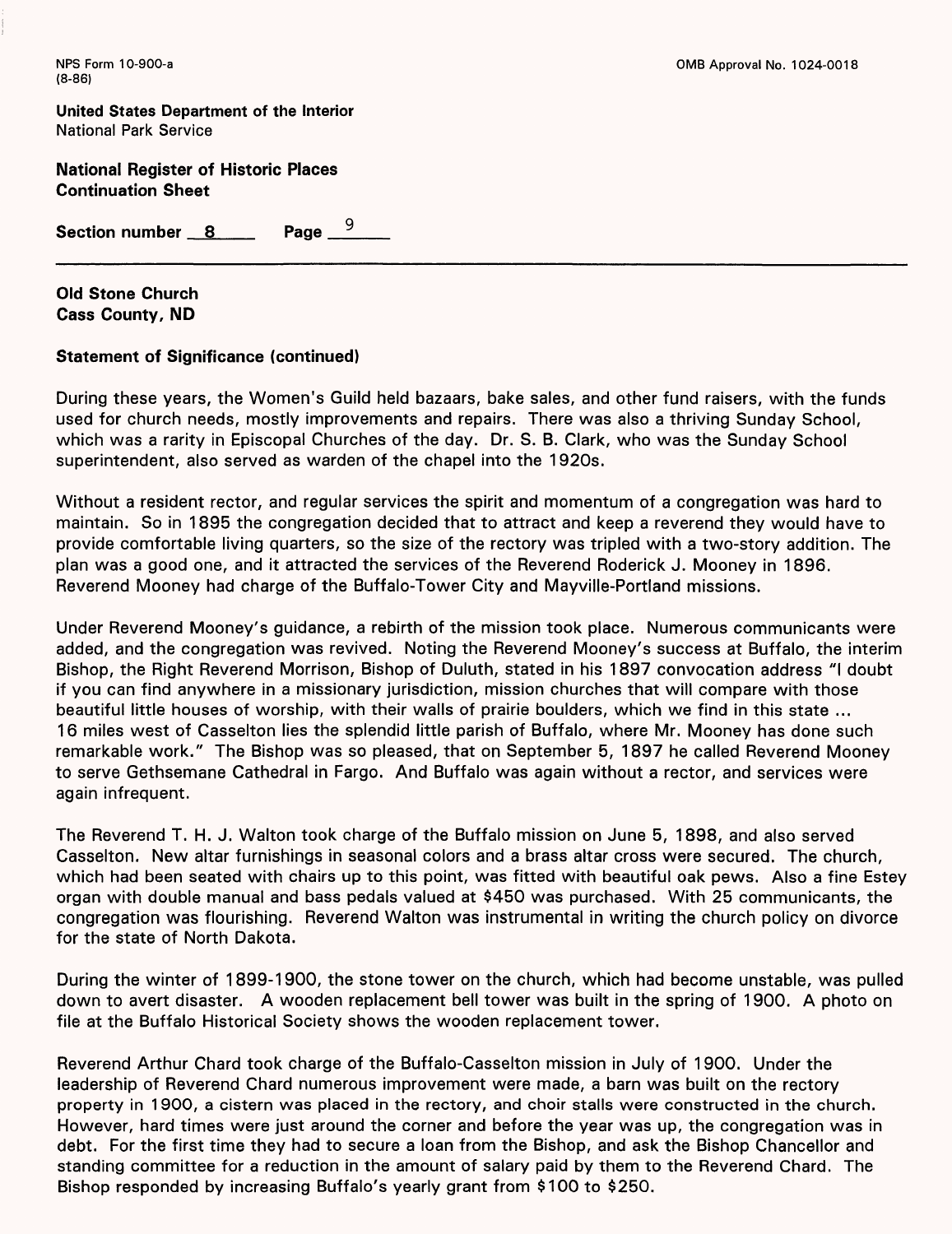**United States Department of the Interior** National Park Service

**National Register of Historic Places Continuation Sheet**

Section number 8 Page 10

**Old Stone Church Cass County, ND**

# **Statement of Significance (continued)**

The removal of four communicants, and a number of families that had supported the church in the past, in 1902, made matters even worse. Reverend Chard reported that the strength of the congregation was materially decreased. Reverend Chard had a rectory built in Casselton, a larger congregation mission with what he felt was a brighter future. Buffalo was described at the time as having a fine church building, but a dead congregation. Following Chard's move, the Bishop made his first visit to the congregation. Over 100 people showed up for Sunday services hoping to pursuade him to call another rector to their parish, but to no avail. The church would never again have a resident rector.

Bad luck continued for the small parish. Five more communicants were removed in 1903. And according to Buffalo. Our Town on the Prairie. "On the night of July 3, 1903, during a severe rain and wind storm, the southeast corner of the stone wall under the wooden tower of the church fell away leaving an unsightly hole and leaving the remaining portion of the tower unsafe."

Back from New York for the summer, Mrs. G. S. Talcott and her sister, Miss Squires, who were early residents of Buffalo and did much toward the establishment of the church, began a subscription for the purposes of repairing of the tower and other necessary items. By November 1903, the congregation had rebuilt the wall of the tower, and at the same time, strengthened the masonry walls by adding heavy buttresses at the corners both of the entry, and of the main building. Total cost of the repairs was \$175.

Bishop Mann declared that "the church was now in condition to withstand the piercing blasts of our North Dakota winters." Again, the church was crowded to overflowing during services. The Sunday school was doing well, and the Women's Guild was busy at work holding activities and fund raisers. They earned over \$103 selling needlework, and refreshments in the park on July 4th. The funds were used to repaint the rectory and barn.

Reverend Chard was replaced by the Reverend G. J. Childs, who also served the mission from Casselton. Through 1905, congregations were large, filling the church to its capacity. In May of 1906 the church was reshingled, using funds raised by the Woman's Guild. In July of 1906, broken and faded walls were replastered and painted. The chancel was rearranged, the sacristy improved with the insertion of a false ceiling, a new concrete floor was poured in the entry, and the exterior woodwork was all repainted. The repairs and the new shingles constituted a complete renovation.

Attendance at church, however, began a steady decline in 1906-07. Due to members moving and passing away, and the inconsistent schedule of church services caused by scheduling problems with the passenger service on the railroad. Many services were delayed, missed, or canceled. Severe weather summer and winter alike, and rough country roads hindered attendance. Reverend Childs traveled by train from Casselton, and services were to be held at 7:30, or "as soon as possible after the train arrived." The Reverend missed numerous services. One Sunday, he missed the train, which left early,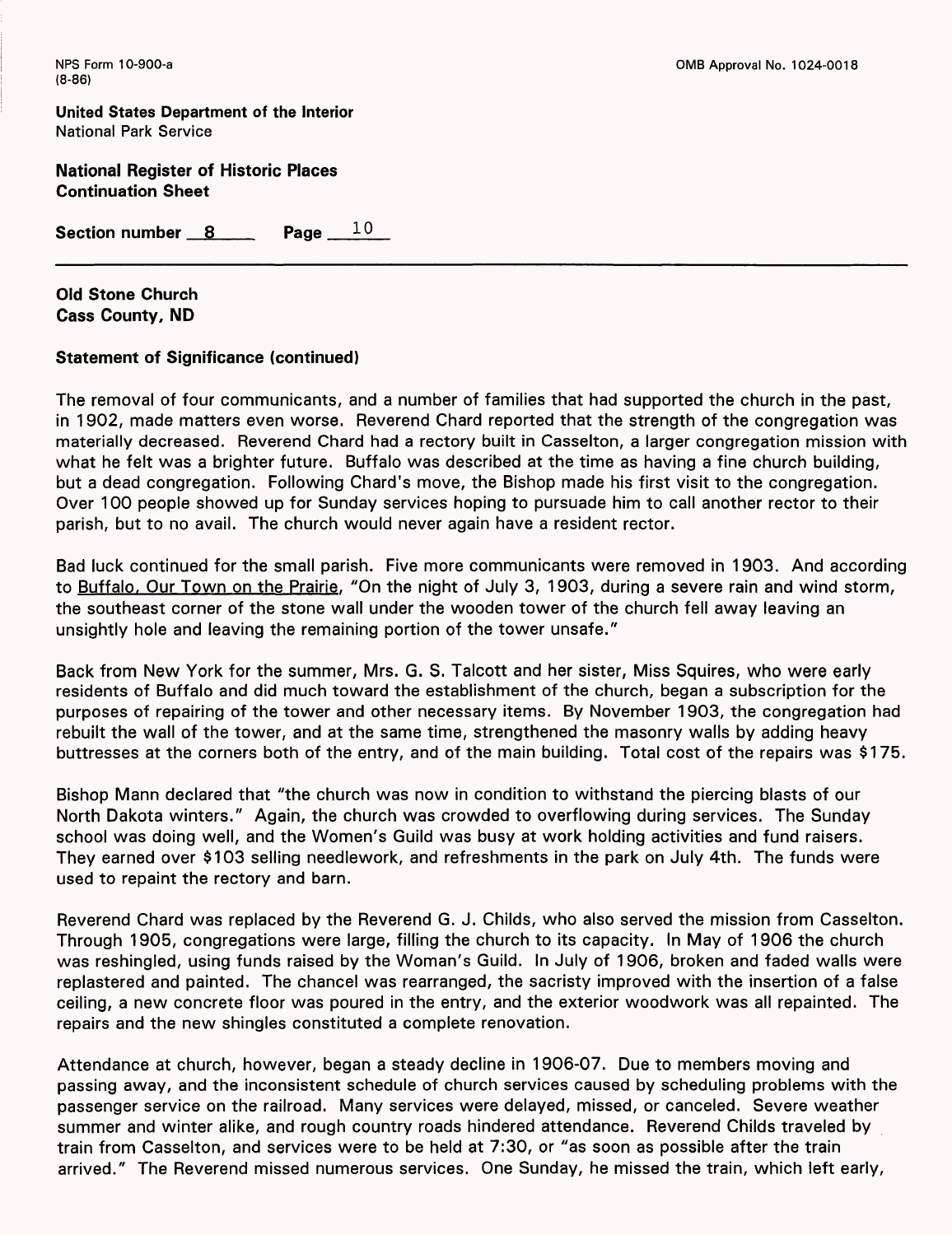**United States Department of the Interior** National Park Service

**National Register of Historic Places Continuation Sheet**

Section number 8 Page 11

**Old Stone Church Cass County, ND**

#### **Statement of Significance (continued)**

and due to recent storms the roads were impassable. When he tried to phone to cancel services, the phone lines were down. Worship times changed monthly, ranging from 9:30 a.m. to 7:30 p.m., and from Wednesday to Thursday and Sunday. According to George Birdsall, by 1910 services were held so infrequently and so unannounced, that sometimes the only members in attendance were the two Talcott women, who lived across the street from the church.

Concrete sidewalks were poured, bordering the church and rectory in July of 1911. The Buffalo Express reported "the largest congregation in recent memory attending the Christmas services at Calvary Church in December of 1912." By April of 1912, because of the dangerous condition of the bell tower it became necessary to hold services in the homes of the parishioners. Madam Talcott's home was used, until her move to Bismarck, North Dakota in 1913. Later, several services were held in the Presbyterian church, until Reverend Childs left in 1914.

The energy of a new rector provided the spark that was needed to get the church going again, as stated in the following article from the Buffalo Express dated Thursday, October 26, 1916. "Reverend J. C. Ferrier of Casselton was to the vicinity a few days this week, looking after the repair work on the Episcopal church building. The building has been crumbling for the past few years and it would have been only a short time before it was completely ruined. Stone workers are busy rebuilding it and in every way putting it back to shape. Reverend Ferrier will hold services in the church after its completion. Buffalo welcomes Reverend Ferrier and his good work." It was at this time, that the gable roof was placed over the entry.

The exterior restoration was completed by October 1917, and attention was focused on the interior which was badly damaged by dirt, rain, and snow. Vandals had destroyed the beautiful stained glass windows, while the building was unused from 1912-1916. In November of 1917 the new glass had arrived, and was being replaced, but due to severe cold, the project would not be completed until March of 1918. The men of the congregation gave the church a thorough cleaning, and once more Calvary Church would hold services. On June 16, 1918 assisted by Reverend A. H. Beer of Casselton, Bishop Tyler reopened Calvary. Stating that "it was a very good congregation, and a pleasure to have a service in this pretty church again." The Reverend A. H. Beer was to hold regular services, and the Bishop appointed a committee to get the congregation reorganized. Regular services were held throughout the summer.

Early that fall, Spanish influenza spread across North Dakota and by the end of August 1918, all churches in North Dakota were ordered closed by a government ban on all public meetings. The work at Calvary Episcopal came to a stand still. The ban was lifted in November of 1918, but a visit by Reverend Beer to Buffalo revealed that all of the church people were sick, so plans were made to return to hold services in December. Early that month, the Reverend Beer finally succumbed to the ravages of the influenza and took to his bed. Upon recovering, the Reverend made a several-month visit to his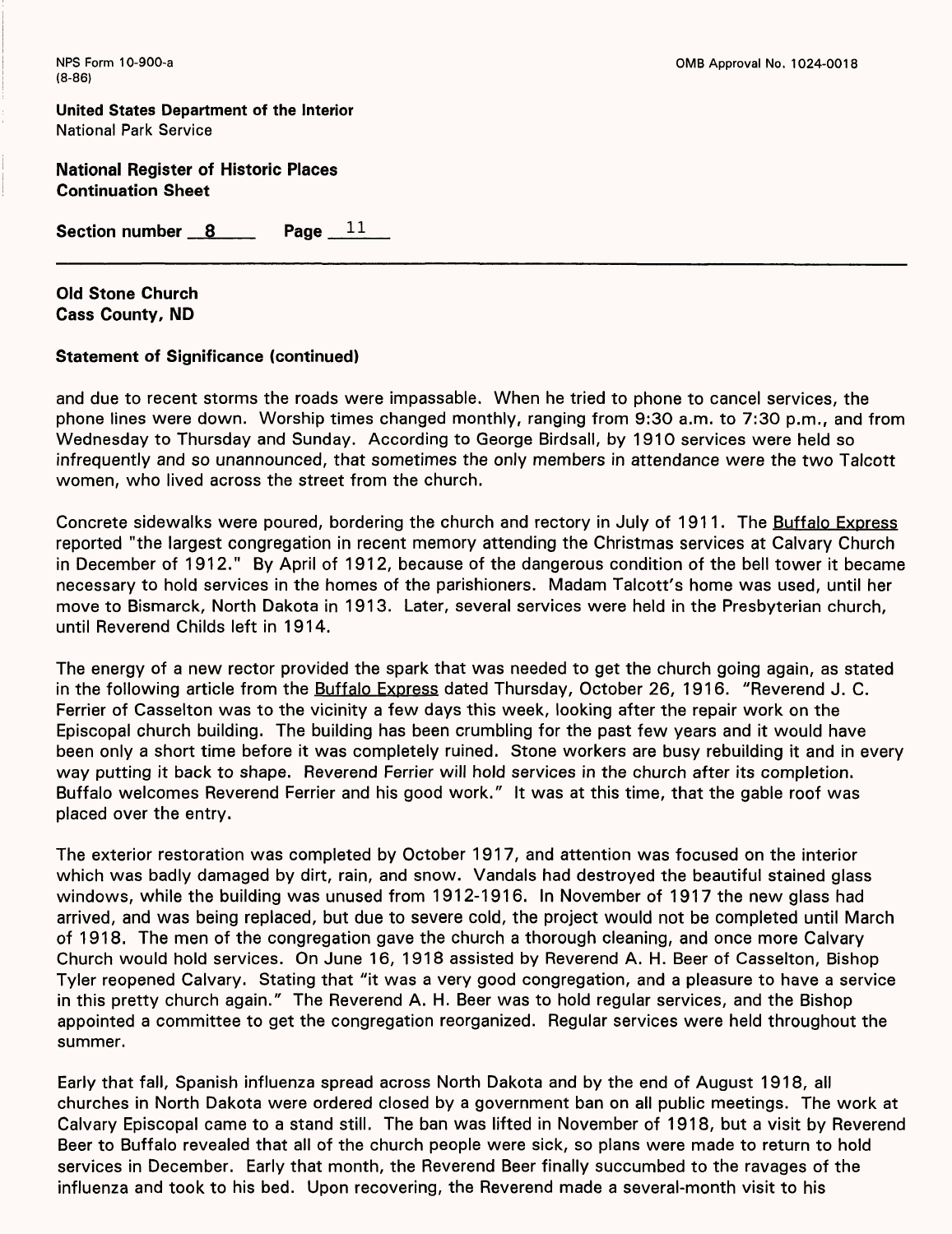**United States Department of the Interior** National Park Service

**National Register of Historic Places Continuation Sheet**

Section number 8 Page 12

**Old Stone Church Cass County, ND**

# **Statement of Significance (continued)**

home country of England. Returning from England, the Reverend Beer accepted an appointment in Santo Gomingo, and prepared to leave at once. The departure of Reverend Beer left the church at Buffalo without services once again. Congregations in Casselton had dwindled, and a permanent rector was not installed. From 1920-1926, no services were held in the recently repaired church, and the windows were boarded up.

In July of 1926, Calvary Chapel of Buffalo was once again reopened. The congregation's search for a rector eventually lead to Reverend T. A. Simpson of Valley City. The following is the account that appeared in the North Dakota Sheaf. "This little sanctuary after being abandoned for a number of years, during which time it had fallen into a disreputable condition was reopened in July. The task of taking of the boards from all the windows (and oh! How it rained while were doing it!) Of sweeping, scrubbing, and making the place habitable was not small one. Mr. & Mrs. Victor Pehrsson gave the minister in-charge valuable assistance and have assured us that the building will never be permitted to suffer such neglect again. On Sunday, July 25th the minister, the choir from All Saints, Valley City and about thirty of the Valley City friends conducted the reopening services. It was a time long to be remembered. Several successful services have been held since that time, including a celebration of the Holy communion by Bishop John Tyler. At present there is no way of heating or lighting the building, but we trust that something can be done along these lines in the near future."

Several services were held at Calvary Church each year from 1926-1932, but with a high of only eight communicants, the church had no real strength. The hard times experienced due to the Great Depression, lowered the number of communicants to two by 1933. In 1934, after may hardships, trials and tribulations, through years of enduring faith, Calvary Episcopal Church of Buffalo was closed for the last time. The church fell into disrepair, and in 1936 it was sold to the Buffalo Masonic Lodge #77 AF and AM.

The Masonic Lodge, and Order of the Eastern Star used the building until the late 1970s. In 1985 the Masons donated the building to the Buffalo Historical Society. The Masons and the Order of the Eastern Star donated their remaining balance of \$1,600 to the Society to maintain and repair the building. Many of the families in Buffalo have maintained their ties to the building, as congregants, as fraternal and sororal members, and as members of the local historical society. The Society hopes to restore the church, and the exterior painting is underway. Community support for the restoration is evident, including a recent gift by the Buffalo Community Club for \$2,000. The Old Stone Church now functions as the headquarters for the Buffalo Historical Society.

The Old Stone Church serves as a reminder of the early pioneers and settlers of Buffalo. It is a small, simple, sturdy church, and an excellent example of an ecclesiastically correct Gothic Revival design, adapted to suit the needs and materials of the rugged North Dakota prairie.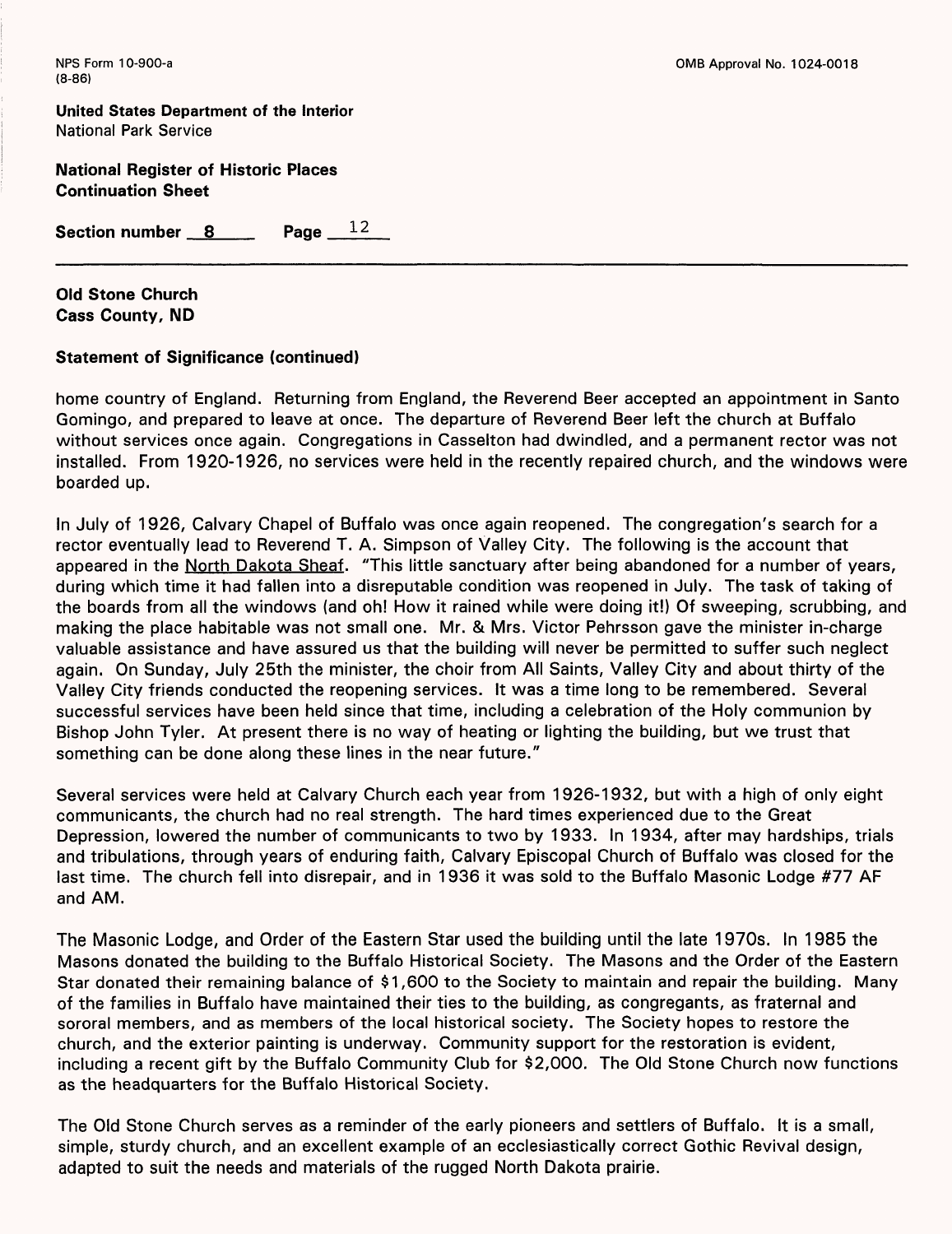**United States Department of the Interior** National Park Service

**National Register of Historic Places Continuation Sheet**

**Section number 9 Page 13** 

**Old Stone Church Cass County, ND**

#### **Bibliography**

Aurora Chapter No. 59, Order of the Eastern Star, Buffalo, North Dakota; 75th Anniversary Book, Buffalo, North Dakota, Nov. 1983. Buffalo Historical Society Archives.

Birdsall, George A. A North Dakota Boy. New York: Carlton Press, 1965.

- Buffalo Express: Buffalo, North Dakota. Various Issues, State Historical Society of North Dakota Archives.
- Buffalo Herald: Tower City and Buffalo, Dakota. Various Issues. State Historical Society of North Dakota Archives.

Calvary Episcopal Church Records, Buffalo Historical Society Files, Buffalo ND.

Cass County Historical Society, Rural Cass County, the Land and People, n.p., n.d.

Casselton. North Dakota. 1879-1979. Centennial Book Committee, Casselton, North Dakota, 1979.

Centennial Book Committee. Buffalo, Our Town on the Prairie, Buffalo, ND: Centennial Book Committee, 1980.

Deed. Lots 4, 5, 6, and 7, Block 11, Original Townsite of Buffalo. Register of Deeds, Cass County Courthouse, Fargo, ND, 1936.

History of the Red River Valley, Past and Present, 2 vols., Chicago: C. F. Cooper and Co., 1909.

- Journal of the Primary Convocation of the Protestant Episcopal Church in the Missionary Jurisdiction of North Dakota. Various Years 1884-1938, State Historical Society of North Dakota Archives.
- "Laying the Corner Stone of the New Episcopal Church at Buffalo." Buffalo Journal, Buffalo, ND, 10 July 1885.
- Long, Barbara Beving. Episcopal Churches of North Dakota, National Register of Historic Places, Multiple Properties Submission, 1992.
- Lounsberry, C. A. "Buffalo and Vicinity: A Bright and Prosperous Village, the Metropolis of Western Cass County." The Record, v. 1, no. 7 (December 1895): vi.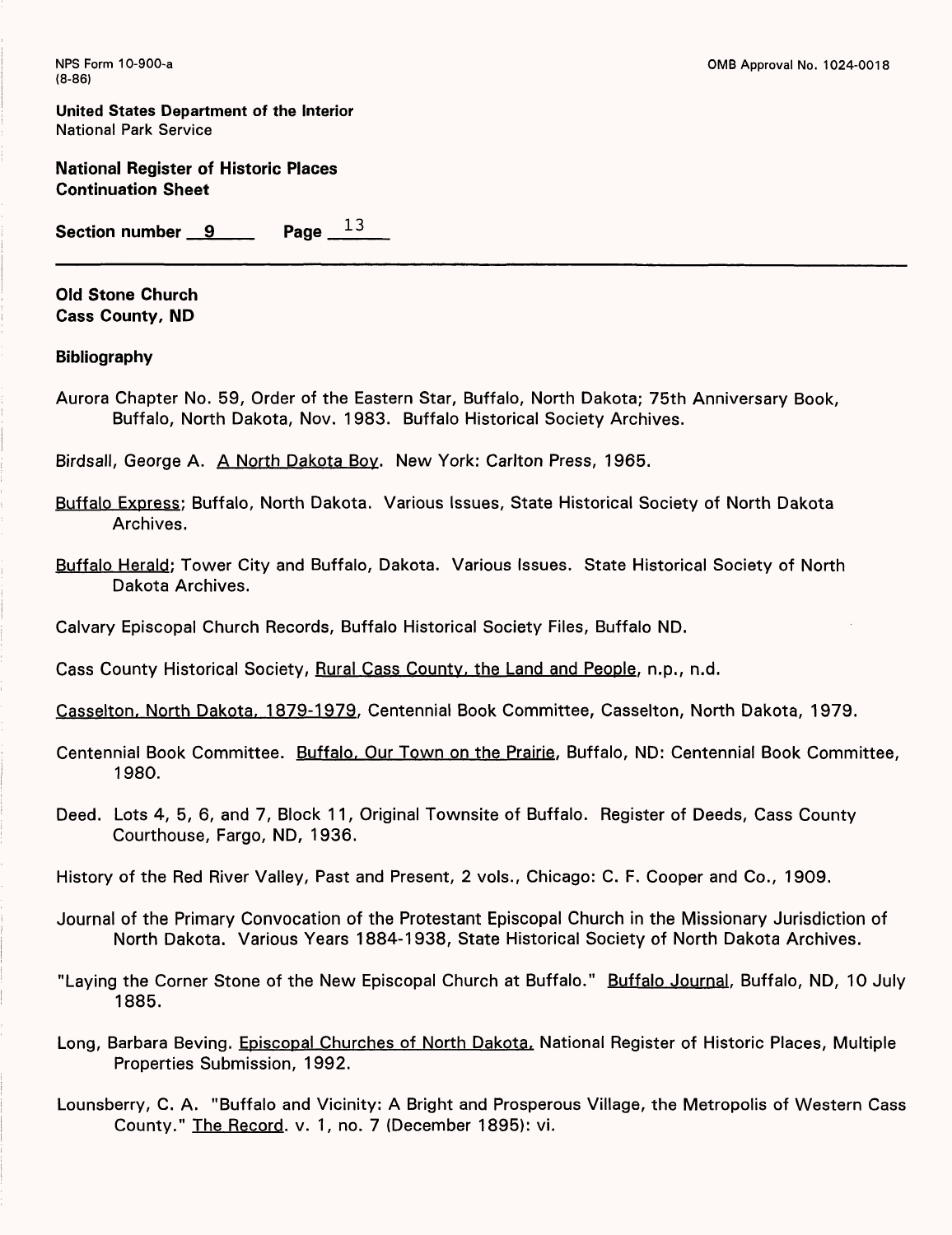**United States Department of the Interior** National Park Service

**National Register of Historic Places Continuation Sheet**

**Section number 9 Page** 14

**Old Stone Church Cass County, ND**

**Bibliography (continued)**

McAlester, Virginia and Lee. A Field Guide to American Houses. New York: Alfred A. Knopf, 1990.

- Minutes 1900-1952. Bishop Chancellor and Standing Committee, State Historical Society of North Dakota Archives.
- North Dakota Churchman. Various Issues, 1887-1892, State Historical Society of North Dakota Archives.

North Dakota Sheaf. Various Issues, 1902-1936, State Historical Society of North Dakota Archives.

"Old Stone Church." Cass County Reporter, Casselton, ND, 26 July 1995.

Property File, Buffalo, North Dakota, Episcopal Diocese of North Dakota Records, State Historical Society of North Dakota Archives.

Roberts, Norene A., "Fargo's Heritage."

- Sacramental Register of the Bishop. Episcopal Diocese of North Dakota Records, State Historical Society of North Dakota Archives.
- Scrapbook, general, 1922-1937, Episcopal Diocese of North Dakota Records, State Historical Society of North Dakota Archives.
- Seventy-fifth Anniversary Book Committee. Buffalo, North Dakota 1880-1955. Diamond Jubilee. Buffalo, ND: 75th Anniversary Book Committee, 1980.
- State Centennial Book Committee. Buffalo, Our Town on the Prairie. State Centennial Update Edition, Buffalo, ND: Buffalo Historical Society, 1989.

Tower City North Dakota 1879-1979: Tower City, North Dakota, Centennial Book Committee, 1979.

Wilkens, Robert and Wynona. God Giveth the Increase. The History of the Episcopal Church in North Dakota. Fargo, ND: North Dakota Institute for Regional Studies, 1959.